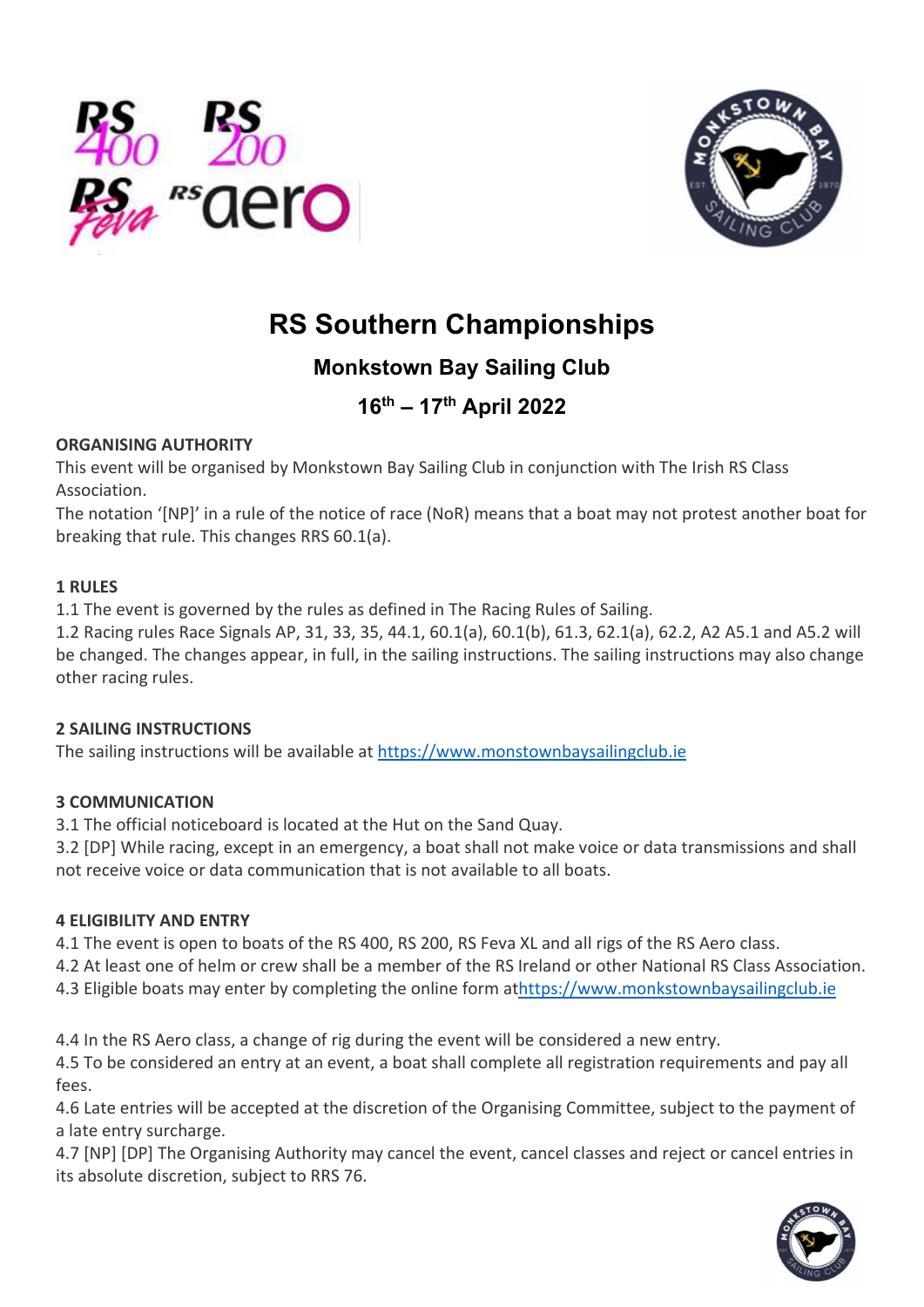4.8 [NP] [DP] Should the Organising Authority cancel a class or reject an entry they shall refund the entry fee in full.

## 5 FEES

Entry fees are as follows: RS 400 Seniors €60.00 RS 400 Juniors/Students €50.00 RS 200 Seniors €60.00 RS 200 Juniors/Students €50.00 RS Aero €60.00 RS Feva €50.00 Juniors – both helm and crew must be under 19 on 31st December 2022 or a student with valid undergraduate student ID. Entries Close 2359 Thursday 14th April No entries will be taken on the day of the event. All entries must be made online.

## 6 CREW LIMITATIONS

Does not apply.

## 7 ADVERTISING

[DP] Boats may be required to display advertising chosen and supplied by the organising authority.

## 8 QUALIFYING SERIES AND FINAL SERIES

Does not apply.

## 9 SCHEDULE

9.1 Registration: Friday 15th 1900 to 2030. Saturday 16th 0900 to 1030 9.2 Briefing – A Briefing will be held at 1030 on Saturday 16th April 2022. 9.3 Racing: Date – Race Saturday 16th April – Races 1 to 3 Sunday 17th April – Races 4 to 6 9.4 Six Races are scheduled. 9.5 The scheduled time of the first warning signal of the first race on Saturday is 1155. The scheduled time of the first warning signal of the first race on Sunday is 1055.

## 10 EQUIPMENT INSPECTION

Boats may be inspected at any time.

## 11 CLOTHING AND EQUIPMENT

RRS 40.1 shall apply at all times while afloat.

#### 12 VENUE

The Sailing Area will be in Monkstown Bay OR Lower Harbour depending on Conditions.

#### 13 COURSES

The courses to be sailed will be Windward-Leeward.

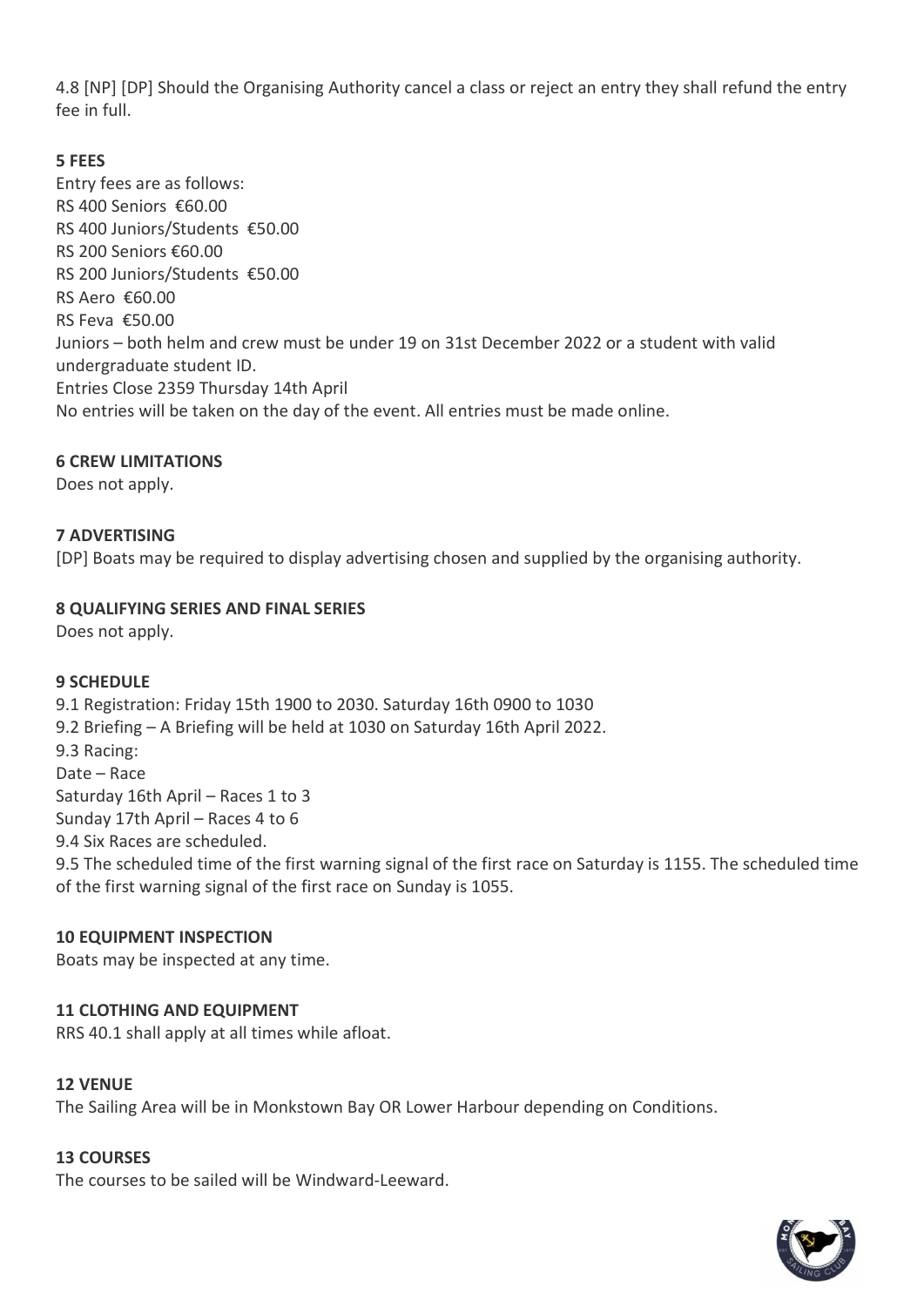## 14 PENALTY SYSTEM

14.1 RRS 44.1 is changed so that the Two-Turns Penalty is replaced by the One-Turn Penalty for the RS 400, RS 200 and RS Feva XL Classes only.

14.2 The Post Race Penalty and the Arbitration Procedures of the Disputes Procedures will be available. See the official notice board for details. Decisions from Arbitration can be referred to the protest committee but cannot be reopened or appealed.

## 15 SCORING

15.1 Two races are required to be completed to constitute a series.

15.2 When fewer than four races have been completed, a boat's series score will be the total of her race scores. This changes RRS A2.

15.3 RS Aero class will be scored using the Portsmouth Yardstick handicapping system.

## 16 [DP] [NP] SUPPORT PERSON VESSELS

16.1 Support teams, including all support persons and support person vessels shall stay outside areas where boats are racing from the time of the preparatory signal for the first start until all boats have finished or retired or the race committee signals a postponement, general recall or abandonment. 16.2 All persons on support vessels, shall wear a personal flotation device at all times and when the engine of a support vessel is running, the support vessel driver shall use a kill cord.

#### 17 CHARTERED OR LOANED BOATS

Does not apply.

#### 18 BERTHING

[DP] Boats shall be kept in their assigned places in the dinghy park as stated at registration.

#### 19 HAUL-OUT RESTRICTIONS

Does not apply.

## 20 DIVING EQUIPMENT AND PLASTIC POOLS

Does not apply.

## 21 DATA PROTECTION

The Data Processing Policy is available on the class website.

#### 22 RISK STATEMENT

22.1 RRS 3 of the Racing Rules of Sailing states: "The responsibility for a boat's decision to participate in a race or to continue to race is hers alone".

Sailing by its nature is an unpredictable sport and therefore inherently involves an element of risk. By taking part in the event, each competitor agrees and acknowledges that:

(a) They are aware of the inherent element of risk involved in the sport and accept responsibility for the exposure of themselves, their crew and their boat to such inherent risk whilst taking part in the event; (b) They are responsible for the safety of themselves, their crew, their boat and their other property whether afloat or ashore;

(c) They accept responsibility for any injury, damage or loss to the extent caused by their own actions or omissions;

(d) Their boat is in good order, equipped to sail in the event and they are fit to participate;